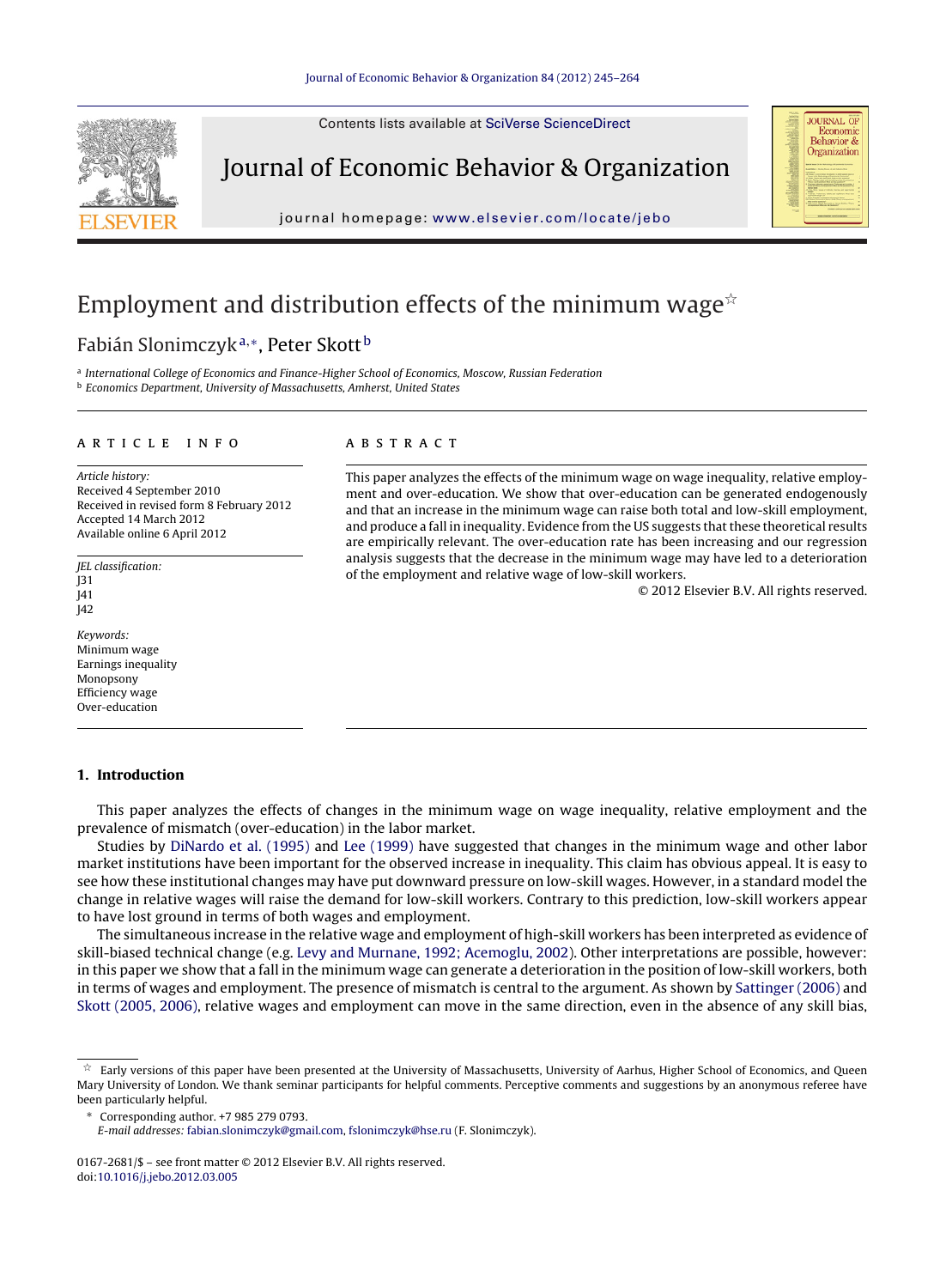if the prevalence of mismatch is determined endogenously. Induced changes in mismatch, moreover, can contribute to an explanation of changes in within-group or residual inequality.

To keep matters as simple as possible, we assume that high-skill workers can get two types of jobs ('good' high-tech jobs and 'bad' low-tech jobs), whereas low-skill workers have only one type of employment opportunity (low-tech). We show that mismatch – some high-skill workers having low-tech jobs – is compatible with a variety of labor market theories, including extended versions of standard efficiency wage models in which the monitoring of workers' effort is imperfect, contracts are incomplete, and workers cannot convincingly pre-commit to not shirking. In this setting, one solution is for firms to use the threat of dismissal as a way to elicit effort ([Shapiro](#page--1-0) [and](#page--1-0) [Stiglitz,](#page--1-0) [1984;](#page--1-0) [Bowles,](#page--1-0) [1985\).](#page--1-0) For this threat to work, both good and bad jobs must be rationed to ensure that employed workers receive a rent over and above their best alternative. Good jobs pay more than bad jobs, which in turn must pay more than unemployment. In equilibrium there will be both un- and under-employment (some high-skill workers have bad jobs that do not utilize their skills), and inequality between groups will depend not only on the wage gap between good and bad jobs, but also on the degree of mismatch. As long as some matches of high-skill workers and bad jobs are sustained in equilibrium, changes in exogenous variables will affect not only wages and employment rates but also the degree of mismatch. These induced changes in the degree of underemployment of high-skill workers lie behind the monopsonistic effects. An increase in the minimum wage can reduce the employment of high-skill workers in low-tech jobs, and this deterioration of the employment conditions for high-skill workers relaxes the no-shirking condition in high-tech jobs and stimulates employment.

Monopsonistic effects have been introduced into efficiency wage models by [Rebitzer](#page--1-0) and Taylor [\(1995\)](#page--1-0) but our mechanism is different. Rebitzer and Taylor assume that firms have fixed monitoring resources, so that the probability of detecting a shirking worker is decreasing in the total number of employees. Thus, firms are forced to increase wages, and thereby the potential penalty of dismissal, pari-passu with employment. In other words, firms face an upward sloping labor (effort) supply curve, and a binding minimum wage may induce an increase in employment, just as in the classical monopsony case. Unlike Rebitzer and Taylor, we have two different types of workers, and this heterogeneity, in combination with the presence of mismatch, implies that monopsonistic features can arise even with exogenously given probabilities of detection.1 In our setting, unemployment, mismatch and monopsonistic effects are generated by the same efficiency–wage mechanism.<sup>2</sup>

The monopsonistic effects provide a link to another strand of literature. The monopsony model, literally interpreted, may have little relevance (for example see [Stigler,](#page--1-0) [1946\)](#page--1-0) but as argued by [Manning](#page--1-0) [\(2003,](#page--1-0) [2004\),](#page--1-0) labor markets can be monopsonistic, even if there is a multiplicity of buyers of labor. Indeed, the survey by [Boal](#page--1-0) [and](#page--1-0) [Ransom](#page--1-0) [\(1997\)](#page--1-0) describes several alternative multi-agent models that lead to many of the same conclusions as classic single-buyer monopsony. We contribute to this literature by showing that efficiency wages can generate economy-wide monopsony effects as well as skill mismatch.

The significance of the theoretical analysis depends on the degree of mismatch. While measuring mismatch has proved challenging, studies suggest that over-education is widespread in all OECD countries. Estimates range between 10 and 40%, and the evidence also shows large differences in the returns to education to different workers, depending on whether they are over- or under-qualified for their jobs ([Sicherman,](#page--1-0) [1991;](#page--1-0) [Groot](#page--1-0) [and](#page--1-0) [Maassen](#page--1-0) [van](#page--1-0) [den](#page--1-0) [Brink,](#page--1-0) 2000).<sup>3</sup> Combining data from the Dictionary of Occupational Titles and the Current Population Survey, our own estimates in this paper produce over-education rates of about 15–25% in the US, and the rate of over-education changes substantially between 1973 and 2002 (the period for which we have data).

Our theoretical model generates predictions for the effect of the minimum wage on unemployment, over-education, relative wages and relative employment. We estimate the relevant reduced-form equations using time series variation for the US as a whole and supplement these regressions with panel regressions using state-level data. This approach is unlike most recent empirical work on the employment effects of the minimum wage, which looks at specific groups or industries that are likely to be strongly affected, such as teenagers and restaurants (see [Card](#page--1-0) [and](#page--1-0) [Krueger,](#page--1-0) [1995;](#page--1-0) [Dube](#page--1-0) et [al.,](#page--1-0) [2010,](#page--1-0) and [Brown,](#page--1-0) [1999](#page--1-0) and [Neumark](#page--1-0) [and](#page--1-0) [Wascher,](#page--1-0) [2006](#page--1-0) for surveys). Our theoretical argument, however, concerns macro effects on the entire labor market, and these macro effects can not be captured by a partial study of employment effects for a small subset of workers or industries. Nothing in our argument precludes adverse employment effects in some industries or for some groups of workers.4 The argument for positive employment effects in this paper is not that the individual employer has monopsonistic power and therefore increases employment and output in response to a rise in the minimum wage. Nor do we rely on inelastic demand for the output of sectors with a high proportion of low-skill workers.

 $<sup>1</sup>$  The model can be extended to include fixed monitoring resources, as in Rebitzer and Taylor. An appendix with this extension is available on request.</sup>

 $2$  This is unlike the analysis in [Manning](#page--1-0) [\(2003,](#page--1-0) [pp.](#page--1-0) 256-262), where efficiency wage elements and involuntary unemployment are added to models with monopsonistic features.

 $3$  Some studies have suggested that individual ability bias explains these results. [Slonimczyk](#page--1-0) [\(2008\),](#page--1-0) however, shows that differences in the returns to surplus and required qualifications persist when fixed effects are introduced. [Slonimczyk](#page--1-0) [\(forthcoming\)](#page--1-0) studies the effect of increasing skill mismatch on earnings inequality in the U.S.

<sup>4</sup> The model in [Section](#page--1-0) [3](#page--1-0) suggests that an increase in minimum wages may lead to expansion of employment of low-skill adult workers (their no-shirking condition has been relaxed), but the expansion may happen at the expense of both teenage workers and mismatched high-skill workers. This outcome would be in line with [Neumark](#page--1-0) [and](#page--1-0) [Wascher's](#page--1-0) [\(2006\)](#page--1-0) finding that an expansion ofthe earned income tax credits generate a displacement ofteenage women by low-skill adult women.